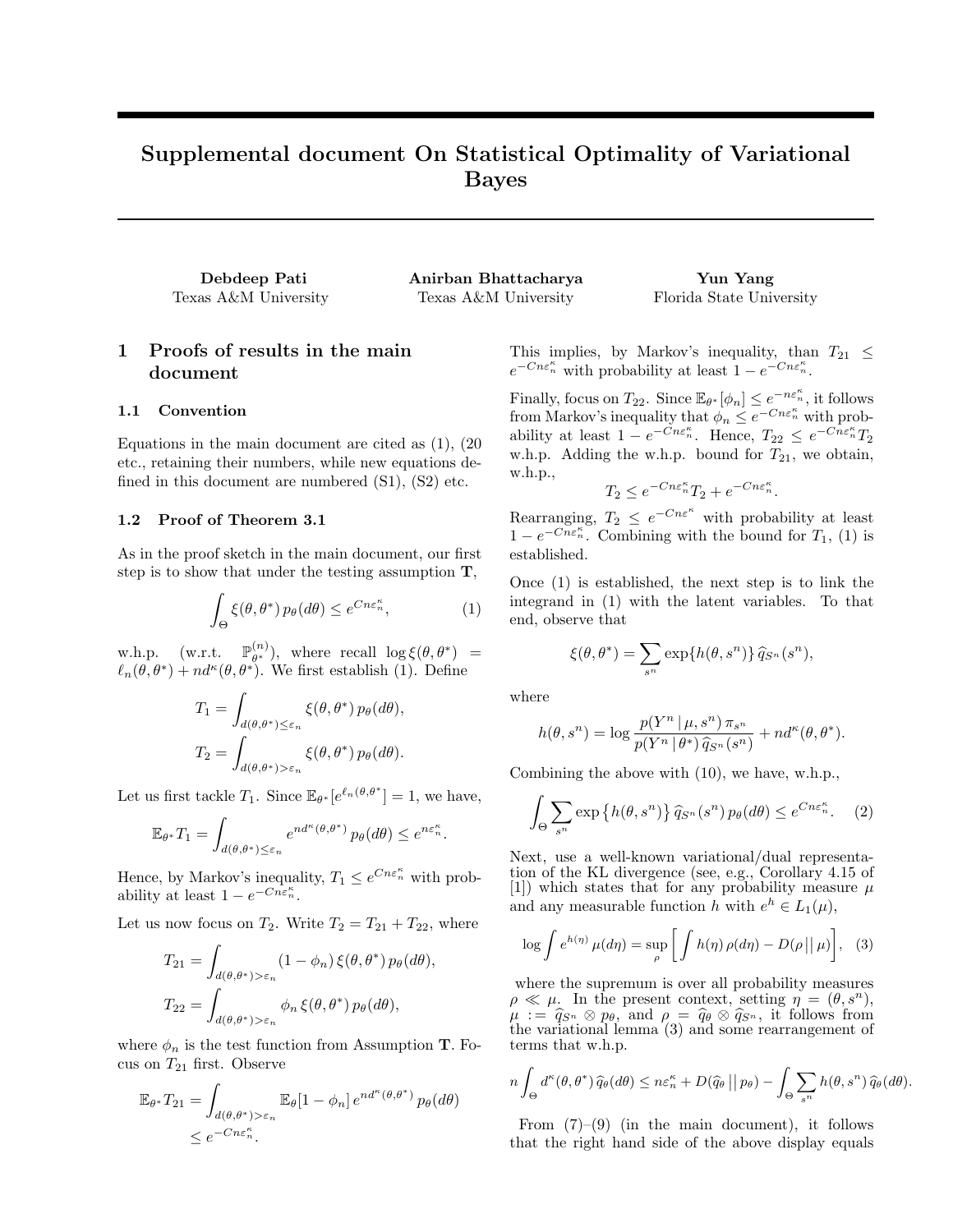$n\varepsilon_n^{\kappa} + \Omega(\widehat{q}_{\theta}, \widehat{q}_{S^n})$ . The proof of the theorem then fol-<br>lows since by definition  $\Omega(\widehat{q}_{\theta}, \widehat{q}_{\sigma}) \leq \Omega(q_{\theta}, q_{\sigma})$  for lows, since by definition,  $\Omega(\hat{q}_{\theta}, \hat{q}_{S^n}) \leq \Omega(q_{\theta}, q_{S^n})$  for any  $(q_\theta, q_{S^n})$  in the variational family Γ.

#### 1.3 Proof of Lemma 4.3

Since  $W_1(P^*, P) < \varepsilon$ , there exists a coupling q such that  $\sum_{k,k'} q_{kk'} ||\mu_k^* - \mu_{k'}|| < \varepsilon$ . Then  $\sum_k \pi_k^* \inf_{k'} ||\mu_k^* |\mu_{k'}| < \varepsilon$ . Since  $\pi_k^* \ge \delta$ , we have  $\inf_{k'} ||\mu_k^* - \mu_{k'}|| \le \varepsilon/\delta$ for all  $k = 1, ..., K$ . This means for any k, there exists a k' such that  $\|\mu_k^* - \mu_{k'}\| < \varepsilon/\delta$ . Without loss of generality, let  $k' = k$ . This proves the first part of the assertion. To prove the second part, observe that for  $k \neq k'$ ,  $\|\mu_k^* - \mu_{k'}\| \geq \zeta - \|\mu_{k'}^* - \mu_{k'}\| \geq \kappa - \varepsilon/\delta$ . Then

$$
\varepsilon > W_1(P^*, P) \ge \inf_q \sum_{k \neq k'} q_{kk'} \|\mu_k^* - \mu_{k'}\|
$$
  
 
$$
\ge (\zeta - \varepsilon/\delta) \inf_{C \in C_{XY}} \mathbb{P}(X \neq Y)
$$
  

$$
= (\zeta - \varepsilon/\delta) \sum_{k=1}^K |\pi_k^* - \pi_k|,
$$

implying  $\sum_{k=1}^{K} |\pi_k^* - \pi_k| \leq \varepsilon/(\zeta - \varepsilon/\delta).$ 

#### 1.4 Proof of Theorem 4.2

We first ensure the existence of the test functions  $\Phi_n$ , and  $\Psi_n$  as described in (20)-(23). First, we find find the covering numbers  $N(\varepsilon, \mathcal{P}, W_1)$  and  $N(\varepsilon, \mathcal{F}, h)$  to upper bound the Type I and II errors of the test functions  $\Phi_n$  and  $\Psi_n$ . Note that

$$
h^{2}[f(\cdot | P_{1}) || f(\cdot | P_{2})] \leq \sum_{k=1}^{K} |\pi_{1,k} - \pi_{2,k}| +
$$

$$
\sum_{k=1}^{k} \pi_{1,k} ||\mu_{1,k} - \mu_{2,k}||.
$$

Hencd  $N(\varepsilon, \mathcal{F}, h) \leq N(\varepsilon^2/2, \mathcal{S}^{K-1}, || \cdot ||_1) \times$  ${N(\varepsilon^2/2, C_\mu, ||\cdot||)}^K$  where  $||\cdot||_1$  denotes the  $L_1$ norm between two probability vectors and  $|| \cdot ||$  denotes the Euclidean norm. From Lemma A.4 of [2], we obtain  $N(\varepsilon^2/2, \mathcal{S}^{K-1}, || \cdot ||_1) \leq (10/\varepsilon^2)^{K-1}$ . Also,  $\{N(\varepsilon^2/2, C_\mu, ||\cdot||)\}\leq (2C_U/\varepsilon^2)^d$  for a global constant  $C_U$  is the diameter of the set  $C_\mu$ . Then  $N(\varepsilon, \mathcal{F}, h) \leq$  $(C/\varepsilon^2)^{dK}$  for some constant  $C > 0$ . To obtain an upper bound for  $N(\varepsilon, \mathcal{P}, W_1)$ , we note that

$$
W_1(P_1, P_2) \le \sum_{k=1}^K \max{\{\pi_{1,k}, \pi_{2,k}\}} ||\mu_{1,k} - \mu_{2,k}||
$$

$$
+ C_U \sum_{k=1}^K |\pi_{1,k} - \pi_{2,k}|.
$$

Hence  $N(\varepsilon, \mathcal{P}, W_1) \leq N(\varepsilon/(2C_U), \mathcal{S}^{K-1}, || \cdot ||_1) \times$  ${N(\varepsilon/(2K), C_\mu, || \cdot ||)}^K \le (CK/\varepsilon)^{dK}(10/\varepsilon)^{K-1}.$  Hence  $\log N(\varepsilon, \mathcal{F}, h) \leq dK \log(1/\varepsilon)$  and  $\log N(\varepsilon,\mathcal{P},W_1) \leq dK \log(K/\varepsilon)$ . Then, we have from  $(20)-(21)$ 

$$
\mathbb{E}_{P^*} \Phi_n \le e^{-C_1 n \varepsilon^2 + dK \log(1/\varepsilon)} \tag{4}
$$

$$
\mathbb{E}_P[1 - \Phi_n] \le e^{-C_2 n h^2 [f(\cdot | P) || f(\cdot | P^*)]},\tag{5}
$$

for any P with  $h[f(\cdot | P) || f(\cdot | P^*)] > \varepsilon$ . In this case, we choose  $\varepsilon \equiv \varepsilon_n$  to be as constant multiple of  $\{(dK/n)\log n\}^{1/2}$ . Also, we have from  $(22)-(23)$ 

$$
\mathbb{E}_{P^*} \Psi_n \le e^{-C_1 n \varepsilon^2 + dK \log(K/\varepsilon)}
$$
(6)

$$
\mathbb{E}_P[1 - \Psi_n] \le e^{-C_2 n W_1^2(P, P^*)},\tag{7}
$$

for any P with  $W_1(P, P^*) > \varepsilon$ . In this case, we choose  $\varepsilon \equiv \varepsilon_n$  to be as constant multiple of  $\{(dK/n)\log(Kn)\}^{1/2}.$ 

Recall the two KL neighborhoods around  $(\pi^*, \mu^*)$  with radius  $(\varepsilon_{\pi}, \varepsilon_{\mu})$  as

$$
\mathcal{B}_n(\pi^*, \varepsilon_\pi) = \left\{ D(\pi^* \mid \mid \pi) \le \varepsilon_\pi^2, \quad V(\pi^* \mid \mid \pi) \le \varepsilon_\pi^2 \right\},
$$
  

$$
\mathcal{B}_n(\mu^*, \varepsilon_\mu) = \left\{ \sup_s D\big[p(\cdot \mid \mu^*, s) \mid \mid p(\cdot \mid \mu, s)\big] \le \varepsilon_\mu^2, \right\},
$$
  

$$
\sup_s V\big[p(\cdot \mid \mu^*, s) \mid \mid p(\cdot \mid \mu, s)\big] \le \varepsilon_\mu^2 \right\},
$$

where we used the shorthand  $D(\pi^* || \pi)$  =  $\sum_{s} \pi_{s}^{*} \log(\pi_{s}^{*}/\pi_{s})$  to denote the KL divergence between multinomial distributions with parameters  $\pi^*, \pi \in \mathcal{S}_K$ . We choose  $q_\theta$  as the restriction of  $p_\theta$  into  $\mathcal{B}_n(\pi^*, \varepsilon_\pi) \times \mathcal{B}_n(\mu^*, \varepsilon_\mu).$ 

It is easy to verify that under Assumption  $\bf{R}$ , there exists some constant  $C_1$  depending only on  $\delta_0$  such that  $\mathcal{B}_n(\pi^*, \sqrt{K}\varepsilon) \supset {\pi : \max_k |\pi_k - \pi_k^*| \leq C_1 \varepsilon}$ (by using the inequality  $D(p||q) \geq 2 h^2(p||q)$ ). In addition, for Gaussian mixture model, it is easy to verify that the KL neighborhood  $\mathcal{B}_n(\mu^*, \varepsilon)$  contains the set  $\{\mu : \max_k ||\mu_k - \mu_k^*|| \leq 2\varepsilon\}$ . As a consequence, with  $\varepsilon_{\pi} = \sqrt{K \varepsilon}$  and  $\varepsilon_{\mu} = \varepsilon$  yields (using the prior thickness assumption and the fact that the volumes of  $\{\pi : \max_k |\pi_k - \pi_k^*| \leq C_1 \varepsilon\}$  and  $\{\mu : \max_k |\mu_k - \pi_k^*| \leq C_1 \varepsilon\}$  $\|\mu_k^*\| \leq C_2 \varepsilon$  are at least  $\mathcal{O}(\varepsilon^{-K})$  and  $\mathcal{O}((\sqrt{d}/\varepsilon)^{dK})$ respectively). Then we have from Theorem 3.2,with probability tending to one as  $n \to \infty$ ,

$$
\int \left\{ h^2 \left[ f(\cdot \mid \theta) \mid \middle| f(\cdot \mid \theta^*) \right] \right\} \hat{q}_{\theta}(\theta) d\theta \lesssim \frac{dK}{n} \log n + K \varepsilon^2 + \frac{dK}{n} \log \frac{d}{\varepsilon}.
$$

Choosing  $\varepsilon = \sqrt{d/n}$  in the above display yields the claimed bound.